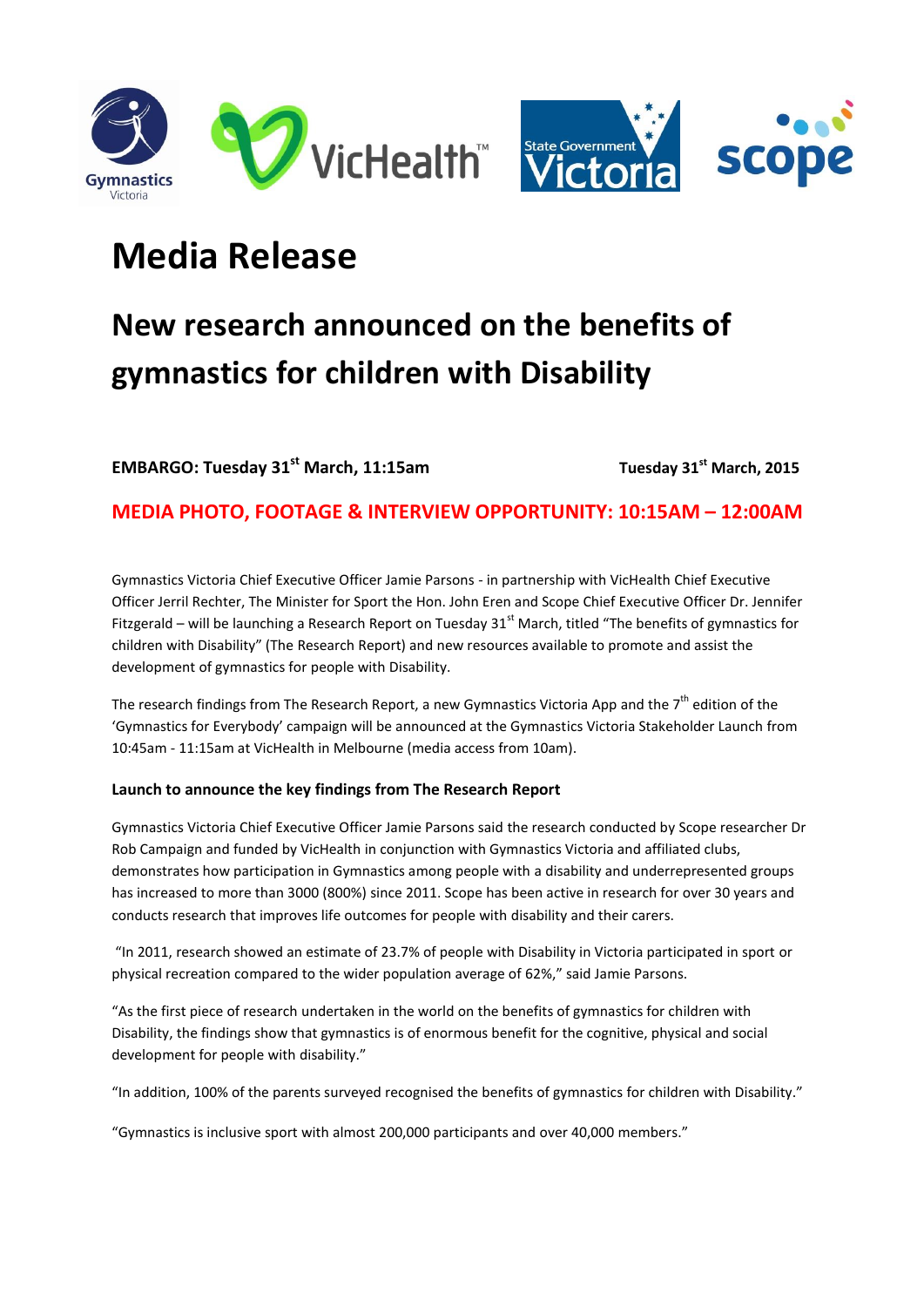



Inclusion is embedded across all levels of Gymnastics Victoria, which has enabled the team to achieve evidence-based participation outcomes for our clubs and everybody across Victoria.

"The research undertaken by Scope also reveals how inclusive club practices are embedded in gymnastics clubs, with 89% of parents indicating their child participated in general gymnastics classes with their peers in an inclusive and welcoming environment."

#### **VicHealth supports Gymnastics to increase participation among people with Disability**

VicHealth CEO Jerril Rechter said approximately one in five Australians have a disability and that they are often socially excluded or marginalised.

"VicHealth has a long history of fostering inclusion across all Victorian communities and is proud to fund *The Benefits of Gymnastics for Children with Disability* research report and the Gymnastics for Everybody campaign series. As a world-class health promotion organisation, VicHealth pioneers progressive research and funds and supports innovative programs to ensure that physical activity can be enjoyed by all Victorians. These two fantastic initiatives from Gymnastics Victoria, which have been funded by VicHealth, have helped more than 3000 people with disability take part in gymnastics. The number of people with disability who take part in gymnastics has increased from 400 in 2011 to 3500 today and continues to grow.

"Many of the barriers to better health experienced by Victorians with a disability are not due to physical or intellectual limitations, but are instead due to the attitudes and structures in society that prevent people with disability from participating. From babies to children, as well as adults, we're seeing more and more people with disability getting involved in gymnastics. It's wonderful to see Gymnastics Victoria creating club environments where everybody in Victoria, regardless of age, gender, background, ability or sexual preference is welcome," said Ms Rechter.

#### **Sport & Recreation Victoria supports increased participation in gymnastics through inclusion**

In addition to The Research Report, the Gymnastics Victoria Stakeholder Launch will also be releasing The Gymnastics Victoria App and the  $7<sup>th</sup>$  edition of the Gymnastics for Everybody Campaign, of which the initiatives have been developed with full or partial funding support from Sport & Recreation Victoria.

The Minister for Sport, the Hon, John Eren, said the team at Gymnastics Victoria is leading the way in Australia when it comes to creating welcome and inclusive programs and club environments for people with Disability.

"With more than 3000 additional participants, 255 trained inclusive coaches and already more than 40 gymnastics clubs dedicated to completing the award-winning Inclusive Club Guidelines, gymnastics is a sport for everyone in the community," said John Eren.

"As a State Sporting Organisation, Gymnastics Victoria embeds Special Olympics events into general gymnastics competition and is a leader not just in Victoria but across Australia in inclusive sporting practices," said The Hon. John Eren.

"Special Olympics Gymnast and Gymnastics for Everybody Ambassador Kieran Johnson-Vickers, who is here with us today, is an example of inclusive Gymnastics in Victoria."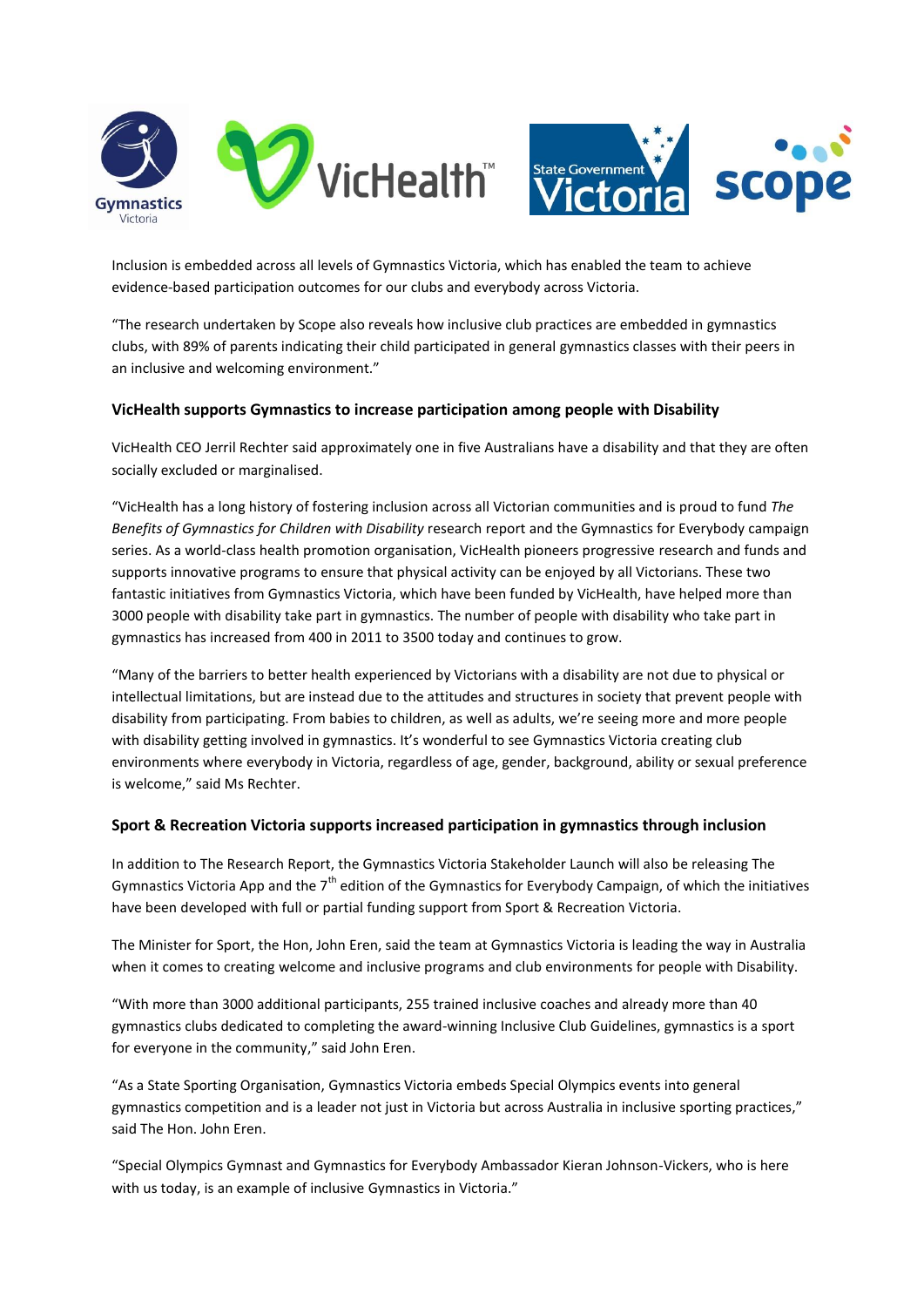



A summarised two-page report of the Research Report "The benefits of gymnastics for children with Disability" is available.

View an animation based on the research findings for participation in sport or physical recreation among children with disability. [<http://vimeo.com/nicnacpictures/review/109983430/b14c1a5114](http://vimeo.com/nicnacpictures/review/109983430/b14c1a5114)

## **\*ENDS\***

# **Gymnastics Victoria Stakeholder Launch Details**

**Date:** Tuesday 31<sup>st</sup> March, access from 10am. Stakeholder Launch to run from 10:45am - 11:15am

**Location:** VicHealth Head Office, 15–31 Pelham Street Carlton, Victoria 3053

**Speakers:** VicHealth Chief Executive Officer Jerril Rechter, The Minister for Sport the Hon. John Eren MP, Scope Chief Executive Officer Dr. Jennifer Fitzgerald, the Chair of Gymnastics Victoria Board Michael O'Neill.

#### **Media Interviews:**

Gymnastics Victoria Chief Executive Officer Jamie Parsons: 11:15am – 12:00pm. VicHealth Chief Executive Officer Jerril Rechter: 11:15am – 12:00pm Scope Chief Executive Officer Dr. Jennifer Fitzgerald: 11:15am – 12:00pm. Gymnastics for Everybody Ambassadors Cassy Geffke and Kieran Johnson-Vickers: 11:15am – 12:00pm.

**Media Contact: Megan Smith, Marketing & Communications Officer - Gymnastics Victoria P**: 03 9214 6020 **M:** 0439 552 145 **E:** [msmith@gymnasticsvictoria.org.au](mailto:msmith@gymnasticsvictoria.org.au)

**Media Contact: Helen Walsh, Senior Media Advisor - VicHealth P:** 03 9667 1319 **M:** 0435 761 732 **E:** [hwalsh@vichealth.vic.gov.au](mailto:hwalsh@vichealth.vic.gov.au)

### **Launch Schedule:**

**10:00am.** Media allowed access to set up at VicHealth conference room.

**10:15am – 10:40am. Kinder Gym class:** a live class takes place with coaches and children with Disability.

**10:40am – 10:45am. Welcome to Country.**

**10:47am – 10:50am. VicHealth:** organisations' strategic priorities and acknowledgement of the advances made in Gymnastics in sport development for people with Disability.

**10:50am – 10:55am. Gymnastics Victoria Board Chair, Michael O'Neill:** key outcomes achieved by Gymnastics Victoria to increase participation among people with Disability in Victoria and Australia.

**10:55am – 10:58am. Sport & Recreation Victoria:** priorities for increasing participation in sport and more specifically among people with Disability.